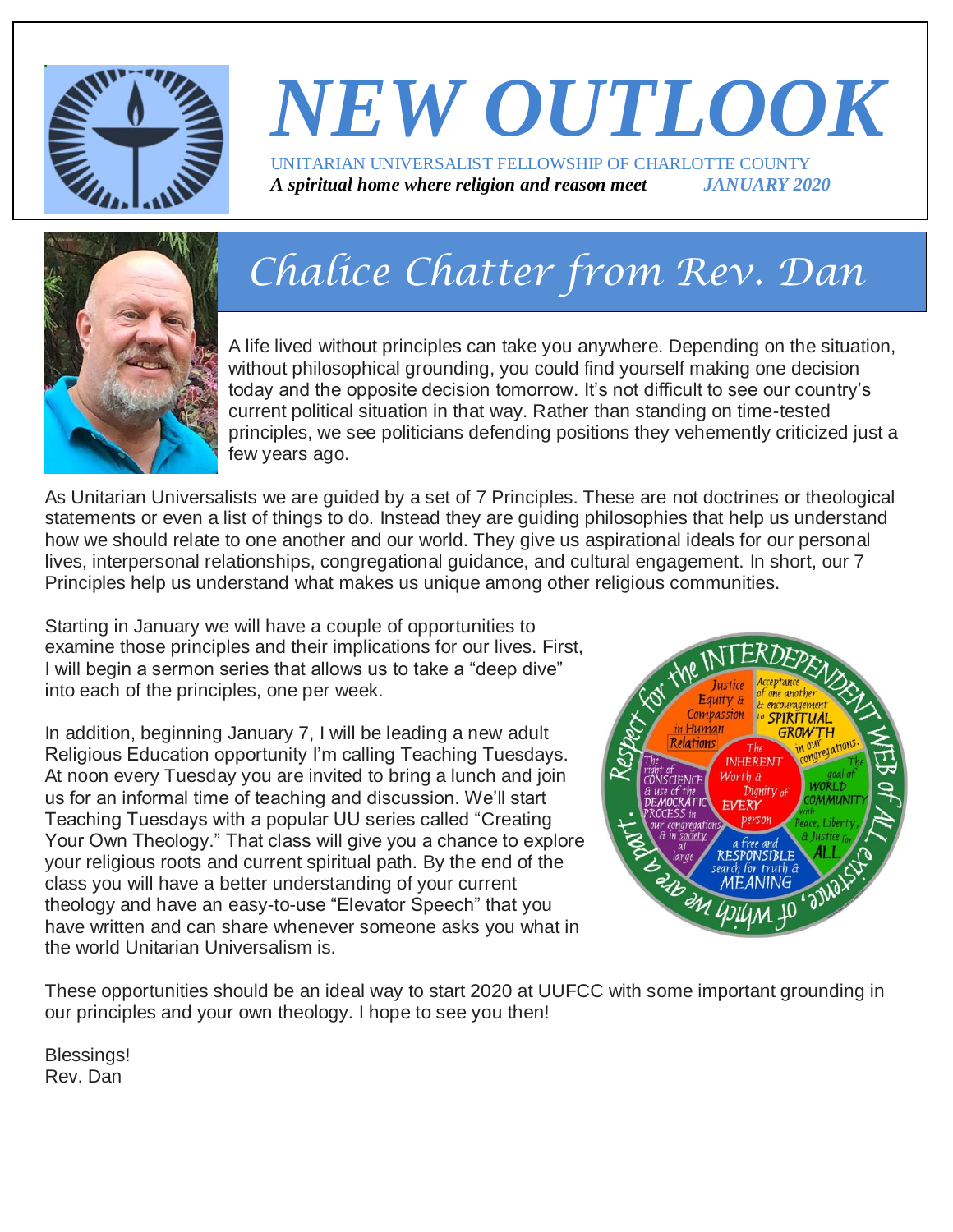

# Dear Ones

# HAPPY NEW YEAR!

This past year was certainly exciting. We celebrated our fiftieth anniversary and contracted with an energetic new minister, Rev. Dr. Daniel Lambert. Attendance at

services is consistently over 120 and 12 new folks joined our beloved community last month. I am so grateful for this positive growth. Thank you!

As we enter high season, attendance will probably stretch our building to capacity. Hopefully the weather will cooperate so we will be able to use the patio. Additional parking is now available on the north side and at the public library. We will significantly improve the lighting in the back lot early in January.

One of the significant tasks that we will tackle in the new year is the creation of mission and vision statements. These brief, concise statements will encapsulate our core values and beliefs. They will serve as milestones forward and validate the expenditures of our time, talents and money. The task force that will create these statements will begin work in January. Email me or Rev. Dan if you are interested in participating.

The Nominating Committee is actively seeking folks who are interested in running for positions on the Board of Trustees, serving as General Assembly delegates and members of the Nominating Committee. See Helen Sokalski if you are interested in serving the Fellowship in one of these important roles.

The Stewardship Committee is busy developing plans for our annual pledge drive. The campaign will be short and sweet. It is scheduled for the first three weeks of March. Also, don't forget that our annual meeting to elect leaders and conduct business is scheduled for noon on Sunday, March 29, 2020.

In faith and gratitude, Dennis Shaw, President UUFCC Board of Trustees



# **A Course in Miracles**

Every Thursday beginning January 9 we will be offering the class "A Course in Miracles." Using the book of the same name, the course focuses on the study of the psychology of spirituality. Led by experienced teacher and spiritualist Debra Gouvellis, the class will take place from 6:00 to 7:00 p.m. each week.

A Course in Miracles defines "miracle" as the conscious choice to make that mind shift, including its non-observable effects on the minds of others. The workbook lessons attempt to practice seeing oneness in all living things for a steadily increasing time of the day.

Each session will include question and answer time as well as readings. There will be no cost, but a love offering is optional. You need not attend every week to learn from the book and discussion. For questions or more information contact Debra at [dgouvellis@gmail.com.](mailto:dgouvellis@gmail.com)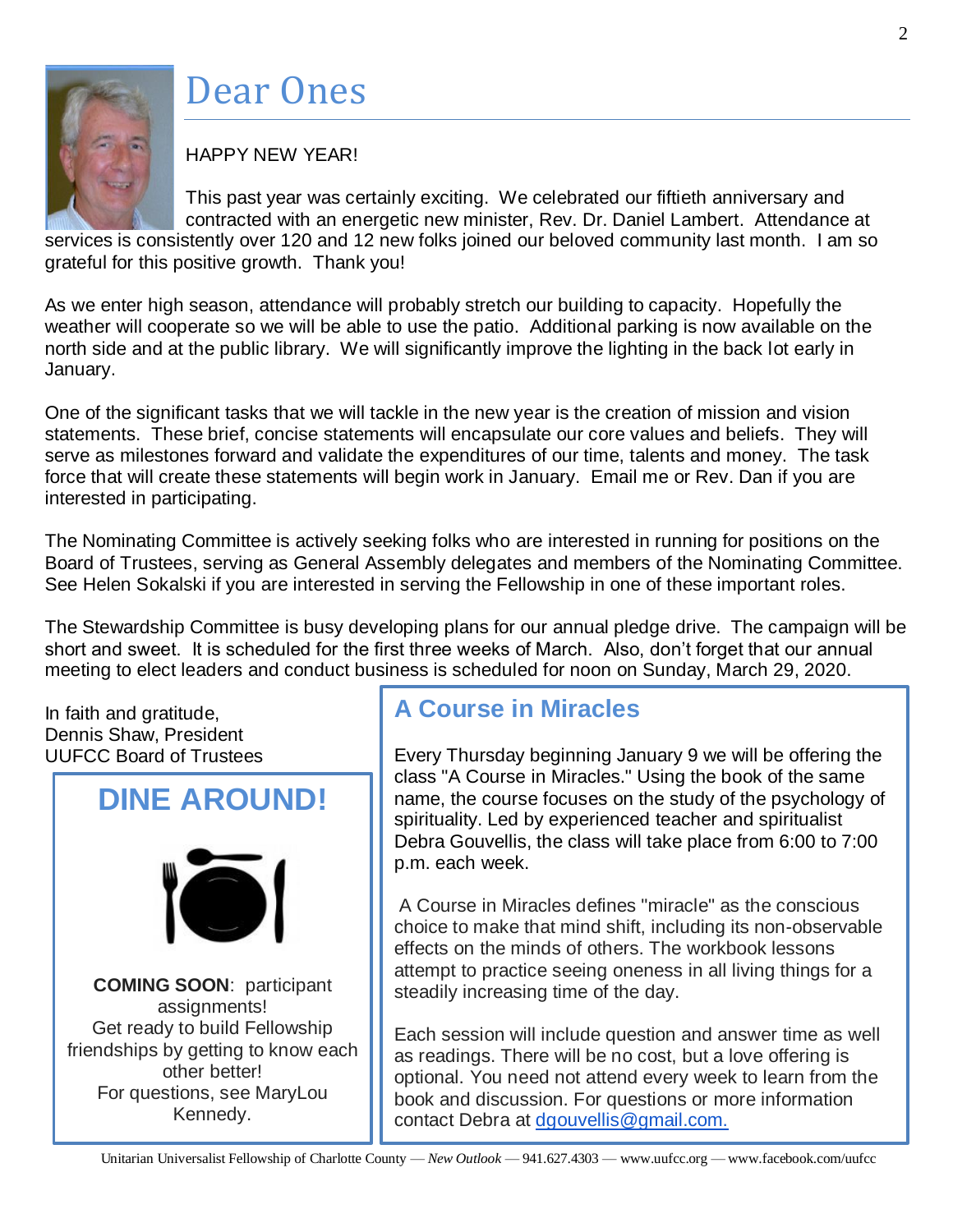# *Many Paths…*

### **Sundays**

**9:00 a.m.** Conversation Among Friends **10:30 a.m.** – Worship Service Coffee Hour following Worship Potluck Lunch on first Sunday

# **Meditation and Buddhist Discussion Group**

# **Thursday nights, 5 - 6:00 pm**

 $\overline{ \cdot }$ Each evening we begin with a discussion and end with a period of meditation. All are welcome to attend.

*Sunday Services* 

Unitarian Universalist congregations affirm and promote seven Principles, which we hold as strong values and moral guides. We live out these Principles within a "living tradition" of wisdom and spirituality, drawn from [sources](https://www.uua.org/beliefs/what-we-believe/sources) as diverse as science, poetry, scripture, and personal experience.

As Rev. Barbara Wells ten Hove explains, "The Principles are not dogma or doctrine, but rather a guide for those of us who choose to join and participate in Unitarian Universalist religious communities." (from the UUA website)

Rev. Dan begins a sermon series that allows us to take a "deep dive" into each of the principles, one per week.

> *Jan. 5 – Our 7 Principles – Principle 1 The inherent worth and dignity of every person*

*Jan. 12 – Our 7 Principles – Principle 2 Justice, equity and compassion in human relations* 

*Jan. 19 – Our 7 Principles – Principle 3 Acceptance of one another and encouragement to spiritual growth in our congregations* 

*Jan. 26 "The Waiting Room"*  Guest ministers - Rev. Susie Brenner & Rev. Linda Brenner of MCC

We all face obstacles and adversity in our lives. Our response influences our emotional and physical energy while also nurturing our soul for future blessings.

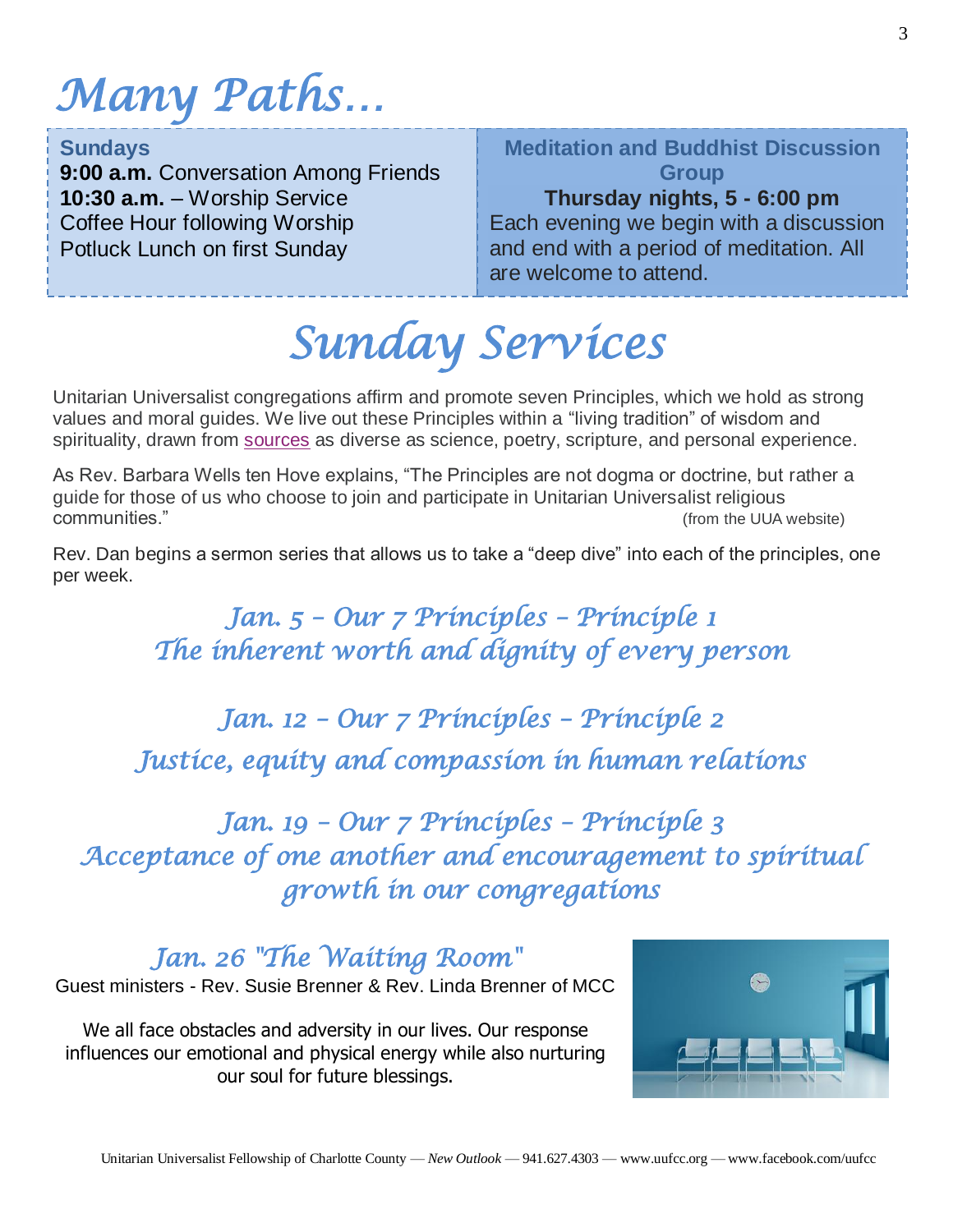# Message from Membership Lynn Ritchie



I am very happy to report we are off to a great start growing our membership. On December 8th, we welcomed into our congregation **one dozen** new members. This group

included four individuals who were long-time friends. Rev. Dan crafted a recognition ceremony incorporating new words into our familiar ritual of welcome and covenant. With such a large group joining we could not give them the opportunity to verbally introduce themselves, so instead, please read their notes at the end of this article.

Our total membership is 135. Compared with the more than 300 updates sent out electronically each week, I know there is potential for more growth. Membership has privilege and responsibility. Being an active part of this dynamic community is a joy. I encourage your participation and remain available to answer questions and make connections.

Later this month I will be pulling together a Welcome Team who will attend to the many small but meaningful tasks necessary to nurture this Fellowship. Watch for more to come on this endeavor in a future update.

Sending you my sincere wishes for Joy and Peace in 2020.

Namaste, Lynn

| Hello, everyone. I am Ruth Volpe who<br>hails from Massachusetts. My working<br>life was a little different. I worked at<br>Wonder Bread bakery as a clerk in<br>their thrift store for 23 years. As my<br>children got older I went back to school<br>part-time. I became a Registered<br>Nurse and worked in Nursing for 21<br>years until retiring to Port Charlotte 6<br>years ago. Since that time I have been<br>searching for like-minded people and I<br>think I've found them at UUFCC. So<br>happy I did! | am delighted to join the<br>membership of this congregation of<br>caring people concerned about<br>social justice and I thank you for<br>welcoming me. I retired in 2001 and<br>moved to Punta Gorda as a<br>snowbird from Cape Cod. I became<br>a full-time resident in 2009 when I<br>was a caregiver for my husband<br>who died in 2011. I look forward to<br>becoming more involved in this faith<br>community and hope for your<br>guidance in becoming a better<br>citizen. Thank you, Sue Galvin. | Hi. I'm Caryl Connell. My family and I, my<br>daughter Linda and my spouse MaryAnn<br>Neder, moved to North Port at the end of<br>June this year. We have been active in<br>UU since the late 90's. I've enjoyed a long<br>career within the nursing profession as a<br>Psychiatric Nurse Practitioner working<br>mostly with the chronic mentally ill which<br>was more of a vocation rather than a<br>career. I was also the Director of Nursing<br>at a Private Psychiatric Hospital in New<br>York City. I enjoy oil painting, gardening<br>and reading. I look forward to my time in<br>UUFCC. |
|---------------------------------------------------------------------------------------------------------------------------------------------------------------------------------------------------------------------------------------------------------------------------------------------------------------------------------------------------------------------------------------------------------------------------------------------------------------------------------------------------------------------|----------------------------------------------------------------------------------------------------------------------------------------------------------------------------------------------------------------------------------------------------------------------------------------------------------------------------------------------------------------------------------------------------------------------------------------------------------------------------------------------------------|-----------------------------------------------------------------------------------------------------------------------------------------------------------------------------------------------------------------------------------------------------------------------------------------------------------------------------------------------------------------------------------------------------------------------------------------------------------------------------------------------------------------------------------------------------------------------------------------------------|
| Hi. I'm Linda Connell. I work at Publix<br>in North Port. I've been working at<br>Publix for 22 years and my goal is to<br>work for Publix for 25 years. I volunteer<br>at Face of Hope and I like being an<br>athlete in Special Olympics. In January<br>I will play Bocce in Special Olympics.                                                                                                                                                                                                                    | Hi. I'm MaryAnn Neder. Caryl, Linda and I have been a family since 1987. We<br>moved from Deerfield Beach, FL in 1994, the Villages in 2004 and here to North<br>Port this year. The bulk of my work career was with Eastern Airlines, the last<br>years of which I was it's Employee Assistance Coordinator for non-contract<br>employees. I study the Kabbalah and am interested in deepening my spirituality<br>through silence and meditation.                                                       |                                                                                                                                                                                                                                                                                                                                                                                                                                                                                                                                                                                                     |
| Hello evenigne I am Karen Rosen I moved to Florida a few vears ago to be closer to my family I was a special education                                                                                                                                                                                                                                                                                                                                                                                              |                                                                                                                                                                                                                                                                                                                                                                                                                                                                                                          |                                                                                                                                                                                                                                                                                                                                                                                                                                                                                                                                                                                                     |

### **New Members: Class of 12/8/2019 - In their own words**

Hello everyone, I am **Karen Rosen**. I moved to Florida a few years ago to be closer to my family. I was a special education teacher for 35 years. My son told me about UUFCC about 2 months ago and the rest is history.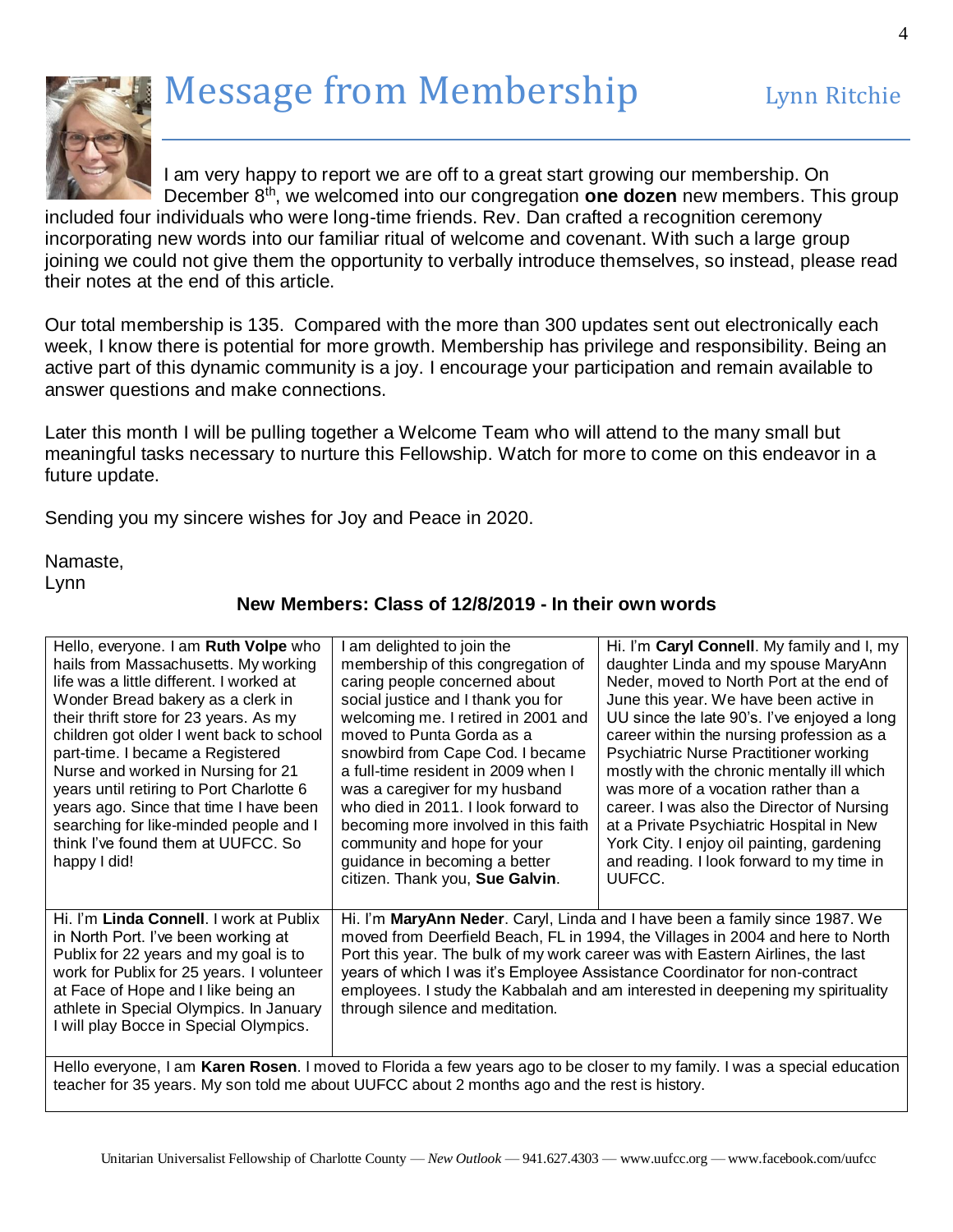Hi Everybody. I am **Heather Littlefield**, Karen Rosen's daughter. We both moved from California to Florida to be closer to family and friends. It's been a great experience to be at the UU Fellowship. We enjoy being a part of the family. It is a blessing for us!

I'm **Joanne Collins**. I was brought up in a family where the Catholic Church reigned supreme. Except for the third grade, all of my schooling was parochial…right through college. However, as time moved on, I questioned my belief system. When I found "the Community" in New Jersey, I felt at home with their Vatican II outlook but still somehow at the back of my mind I remained skeptical and wondered if I was really a Unitarian.

The author and theologian Karen Armstrong had a great influence on me. She was an expert on the great religions of the world and wrote extensively on them. I heard her interviewed and asked what she believed in. Her answer was "compassion". When we became disillusioned with the RC Church in Florida, I suggested to my husband to let us try the Unitarian Church. We visited UUFCC, loved its warmth and welcoming, and heard the message of compassion. We were HOME.

I'm **Richard (Dick) Schwartz**. I was brought up Catholic and through marriage and kids we went to church in the same parish I attended in grammar school. When Pope John 23<sup>rd</sup> attempted to open the church to more liberal ways my wife and I joined others in forming a more community minded and family based service. In the mid-seventies, I accepted a company transfer and moved to New Jersey and where we were lucky to find a Catholic group calling themselves simply "The Christian Community". From then until my retirement both our faith and social life was centered on this community. We moved to North Carolina and began spending winters in Florida. We also maintained an apartment in New Jersey making it easier to visit the kids and our community of friends. Fourteen years ago my wife Kathy died of cancer. Our community friends included John and Joanne Collins; we often traveled with Joanne and John. John had passed away a few years before Kathy. Now, going on thirteen years, Joanne and I are the travelers. For us a caring community is most important. When we first walked through the UUFCC door we both knew it was the right place for us.

I have been attending UUFCC for about 15 years! I also attended Pilgrim House UU Fellowship in Arden Hills, MN when I spent time at my Northern home. That home has been sold and Florida and UUFCC are my home base now. I appreciate the camaraderie of fellow UUs and the core belief system. Sandy and I like to ride our bikes to service on Sunday and we enjoy monthly meatless meals**. Mark Ellefson**

Hi, it's me, **Sandy Telander**. I have been attending UUFCC for about 4 years now and am very proud to become a full fledged member. I share the UU beliefs and appreciate the like minded people in this fellowship. Along with Mark we pursue a healthy, active lifestyle and enjoy biking, kayaking, tennis, and pickleball.

**Cory Dowdy** is #12 in the New Member Class of 12/8/19.

# Happiness Is an Inside Job

Date: Today.<br>Todo: Be happy!

### **Saturdays 10-12 in the Social Hall 5 weekly meetings, Jan. 11-Feb 15 [no class Feb. 8]**

Do you read self-help books but lose motivation as time goes by? Rather than read about how to be a happier person, *experience* how in this class. Practice with others how to achieve greater spiritual growth—understanding, compassion, laughter, and joy—by reducing your most troubling emotions. Of special interest to newcomers, this simple approach is easy to put into practice; it's also a meaningful chance to interact deeply with others. Many long-time members of this community will testify to its lifechanging effects. **There's a sign-up sheet in the Social Hall, or contact us at [\(bambisharon@gmail.com,](mailto:bambisharon@gmail.com) or [941.764.6600](tel:941.764.6600) with questions.**

When you "graduate" at the end of the class, you may (if you choose) join our twice-monthly grad group for what we call tune-ups. Donations that reflect the class's value to you, accepted on the last day, will go to UUFCC.

Facilitators Sharon Whitehill and her husband Jim Meloy have trained extensively with Dr. David Mutchler, the creator of this program.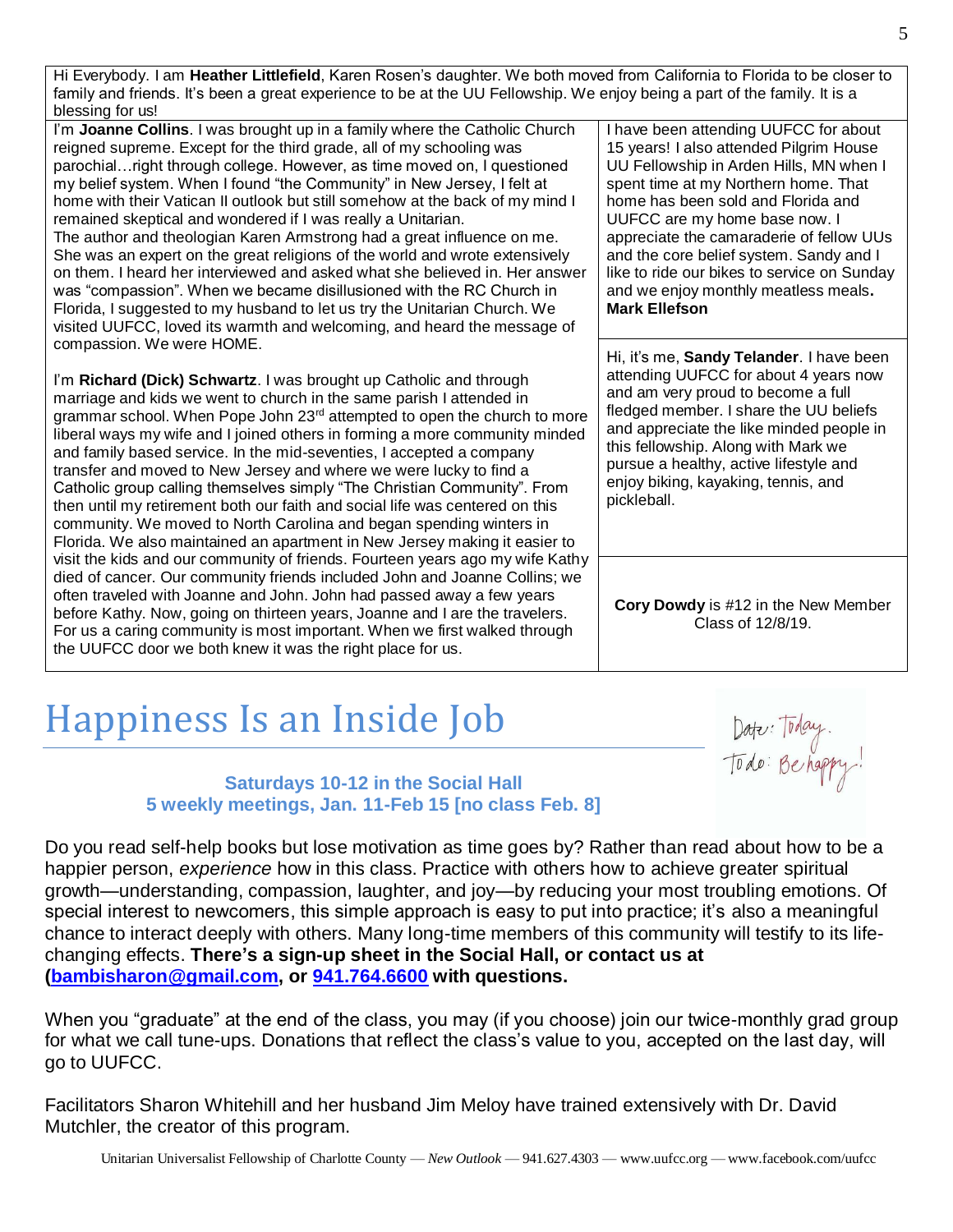### A message from Rev. Michael J. Crumpler *(He/Him/His)* LGBTQ and Multicultural Programs Director Ministries and Faith Development

In less than one month the UUA will be launching UU the [Vote,](https://uua874.acemlna.com/lt.php?s=a916e5aac9574f8d9cfdbff48f8652c1&i=1791A3905A31A65123) our campaign focused on the 2020 election year. So much is on the line as queer and trans communities are under attack, and the beloved community we long to create seems beyond our reach.

UU the [Vote](https://uua874.acemlna.com/lt.php?s=a916e5aac9574f8d9cfdbff48f8652c1&i=1791A3905A31A65123) is our call and commitment to speak with moral courage and act with prophetic clarity and determination on behalf of the LGBTQ+ community in and beyond Unitarian Universalism. Our UU values of welcome and inclusion, and the inherent worth and dignity of all people will ensure that the most vulnerable among us are protected from the transphobia and anti-black racism that has defined our politics.

In this political moment, UUs are called to join forces with all people who want to organize our communities and our nation to #VoteLove and #DefeatHate. Let's #UUtheVote for LGBTQ equity in 2020!

## **[Register](https://uua874.acemlna.com/lt.php?s=a916e5aac9574f8d9cfdbff48f8652c1&i=1791A3905A31A65124) now to join our virtual launch on January 12, 2020 at 4pm ET/1pm PT.**

UUs have a history and a legacy of showing up. Many of us are already doing this work in a multitude of ways, as individuals and as religious communities. #UUtheVote is a way to amplify, equip, and connect UUs who are putting our principles into practice, and making sure we bring our passion to the polls for all the issues that are important to us and so many others who dream of collective liberation.

Once you've [registered,](https://uua874.acemlna.com/lt.php?s=a916e5aac9574f8d9cfdbff48f8652c1&i=1791A3905A31A65124) we'd love you to host a [watch](https://uua874.acemlna.com/lt.php?s=a916e5aac9574f8d9cfdbff48f8652c1&i=1791A3905A31A65125) party at your congregation or home (either in person or virtually). We have a [Congregational](https://uua874.acemlna.com/lt.php?s=a916e5aac9574f8d9cfdbff48f8652c1&i=1791A3905A31A65126) Toolkit to help you get started (see pages 5-8) and when you're ready, share your event on our UU the Vote [event](https://uua874.acemlna.com/lt.php?s=a916e5aac9574f8d9cfdbff48f8652c1&i=1791A3905A31A65127) map.

"...as a religious movement, we can organize for collective impact," wrote Rev. Susan Frederick-Gray in her column for UU World, ["Let's](https://uua874.acemlna.com/lt.php?s=a916e5aac9574f8d9cfdbff48f8652c1&i=1791A3905A31A65128) 'UU the Vote'". We hope you'll join us in organizing in 2020. Let's #VoteLove, #DefeatHate, and #UUTheVote!

# Teaching Tuesdays

Teaching Tuesdays with Rev. Dan begin on Tuesday, January 7, at noon at UUFCC. We will start with a series called "Building Your Own Theology," which will guide participants through examining their past, present, and future spiritual journeys.

If you're planning to attend, please bring a notebook and pen. We'll be writing a lot!

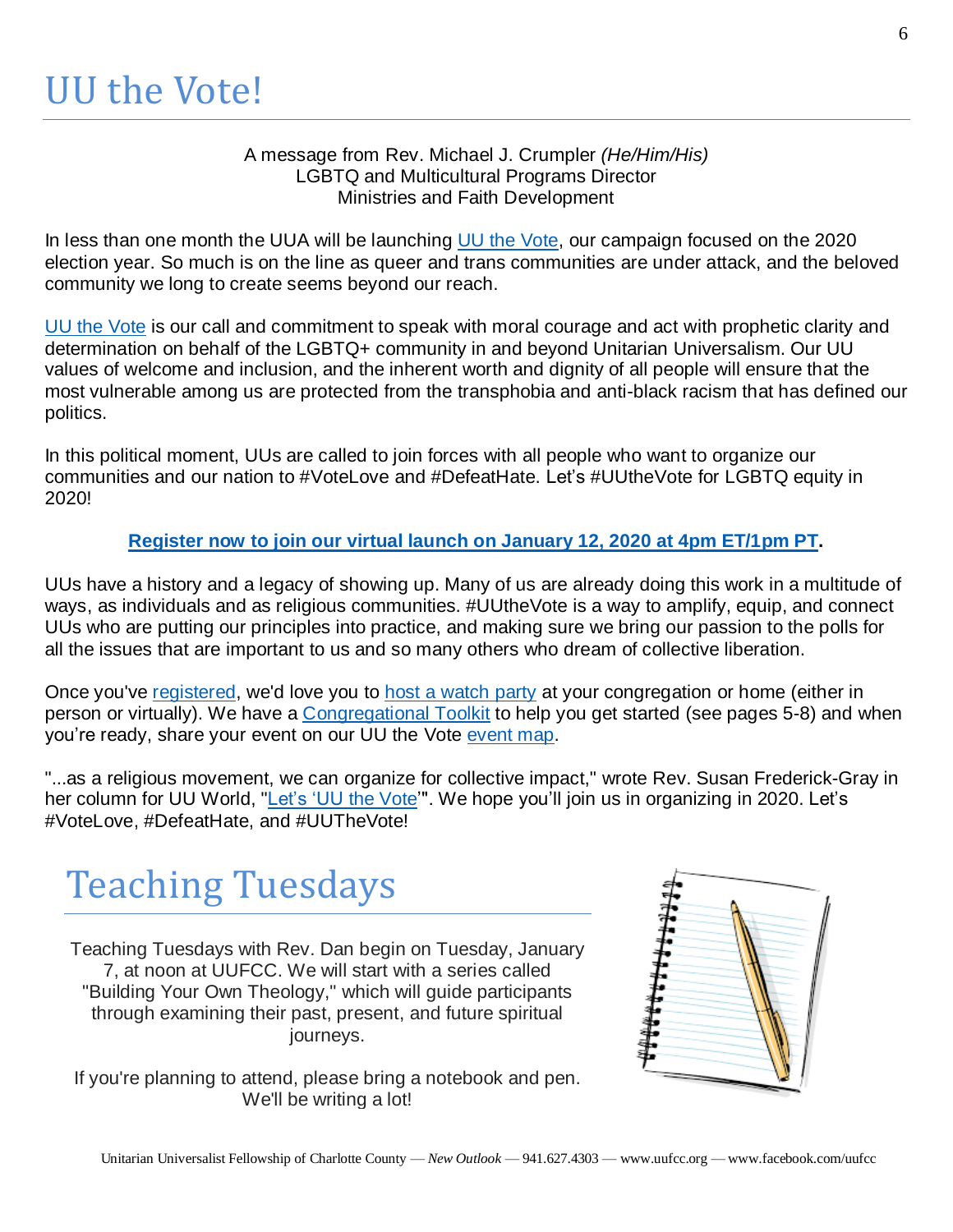# Immigration Justice

The Immigration Justice Committee is busy!

Acts of violence, repression and intimidation against immigrants are growing - our UUA principles compel us to act on behalf of this targeted population.

The Immigration Justice Committee (IJC) is almost ready to launch a clinic to help those with "permanent residence" status (green card holders) move to citizenship in collaboration with the Hispanic American Citizens Council of Charlotte County HACCC.

The IJC is working with the Library and the HACCC to implement English language classes. More than 15



Immigration + Social Justice

tutors are currently working with clients and another round of training sessions will begin shortly.

The IJC is partnering with the Port Charlotte High School Model UN students and faculty advisor to present a debate on U.S. Immigration policy. The scholarly reputation of this student group is wellknown and this presentation promises to be informative, fair, and one that will attract new listeners: teenagers, parents, and teachers. Watch for the date.

After many of us watched the film "Witnessing: The Subversive Act of Seeing" at the Regal Cinema in Port Charlotte and listened to Josh Rubin, witness and protester at various children detention centers, the IJC has decided to work either to assemble a delegation to go to Texas or to raise money to support this overall effort. More plans are forthcoming.

JOIN US – We meet the first and third Wednesday of the month at 5 pm at the Fellowship. For more information contact Betty Barriga, [immigrationjusticeuu@gmail.com.](mailto:immigrationjusticeuu@gmail.com)

# WhaleCoast Alaska 2020

Have you ever dreamed of visiting Alaska? If so, **WhaleCoast Alaska 2020** is for you! Four Alaska UU congregations invite you to experience our unique environmental/cultural/spiritual program this summer. See Alaska through the eyes of local UUs, with friendly homestays and unique tour activities. See wildlife, including moose, bears, caribou, whales, bald eagles, sea lions, etc. Visit Denali National Park. Experience Native Alaskan culture. Forget the cruise ships - our program is truly the best way to visit Alaska! Tours led by Dave Frey, member of the Fairbanks UU congregation and Alaska travel expert.

Find out more about this Alaskan trip of a lifetime. For complete info go to: [www.WhaleCoastAK.org,](http://www.whalecoastak.org/) email dfrey@whalecoastak.org or call 907-322-4966. Discount for groups of 8 or more. We would love to share our Alaska with you!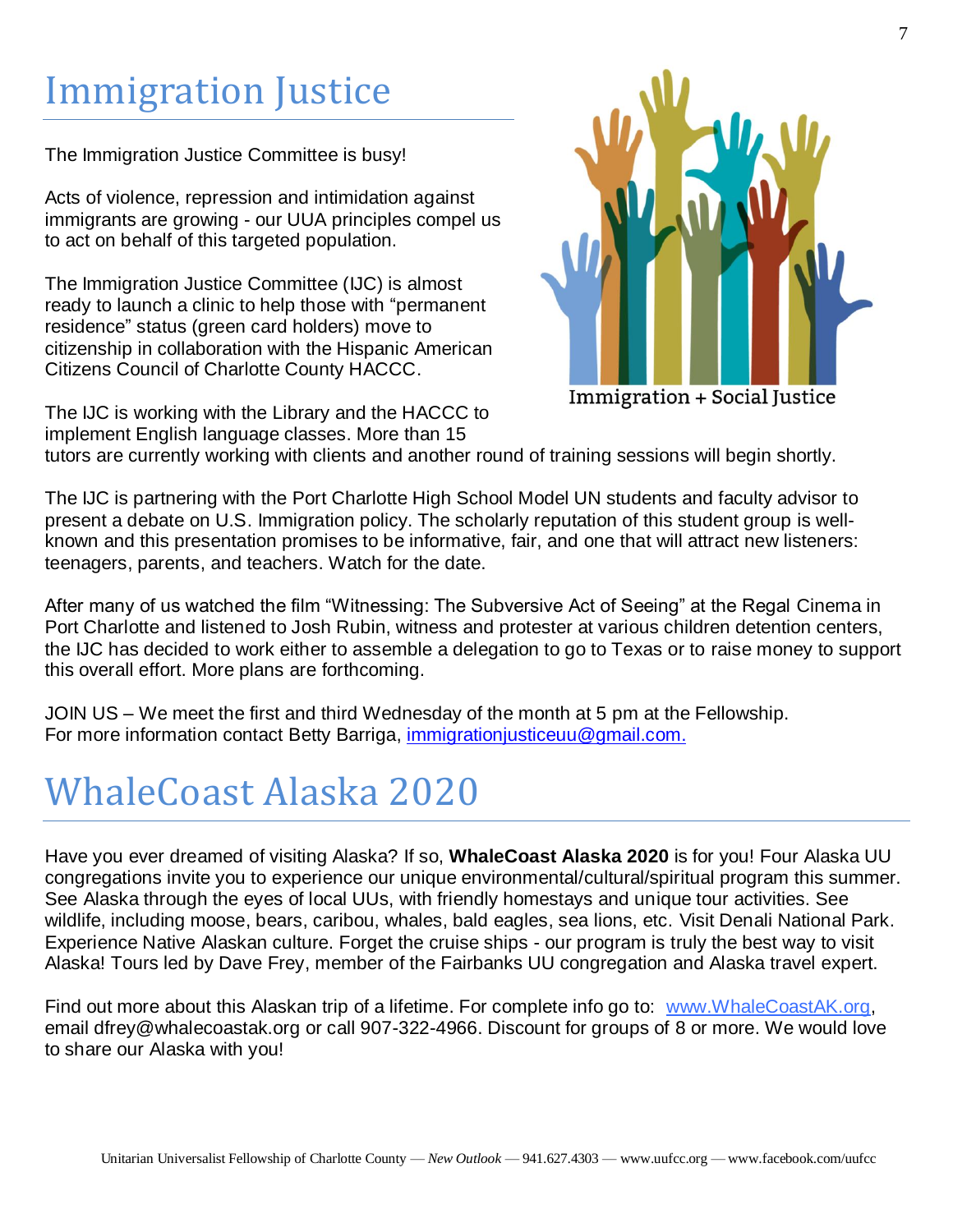The Book Group meets at the UUFCC on the last Wednesday of the month October through May at 1:30 p.m. except for the November and December discussions which were combined and already held in November this year. For further information contact Mary Jane Williams [maryjanewms@comcast.net](mailto:maryjanewms@comcast.net) If you would like to receive email notifications of future book choices and meeting reminders, please contact Mary Jane and you will be added to the group email list.

Please note the change in book selection for February 2020 from *White Fragility* by Robin D'Angelo to *Ella Minnow Pea* by Mark Dunn. The change was necessary due to a variety of future programming that will include discussions of the *White Fragility* book.



January  $29<sup>th</sup>$ , 1:30 p.m.

*Daring Democracy* (a UU congregational read) by Frances Moore Lappe and Adam Eichen

Americans are distraught as tightly held economic and political power drowns out their voices and values. Frances Moore Lappé and organizer-scholar Adam Eichen offer a fresh, surprising response to this core crisis. This intergenerational duo opens with an essential truth: It's not the magnitude of a challenge that crushes the human spirit. It's feeling powerless—in this case, fearing that to stand up for democracy is futile. With riveting stories and little-known evidence, they demystify how we got here, exposing the well-orchestrated effort that has robbed Americans of their rightful power. But at the heart of this unique book are solutions. Even in this divisive time, Americans are uniting across causes and ideologies to create a "canopy of hope" the authors call the Democracy Movement. In this invigorating "movement of movements," millions of Americans are leaving despair behind as they push for and achieve historic change. The movement and democracy itself are vital to us as citizens and fulfill human needs—for power, meaning, and connection—essential to our thriving. (from Amazon.com)

- **Feb. 26** *Ella Minnow Pea* by Mark Dunn
- **March 25** *A World Made New: Eleanor Roosevelt and The Universal Declaration of Human Rights* by Mary Ann Glendon
- **April 29** *The Sandcastle Girls* by Chris Bohjalian
- **May 27** To Be Announced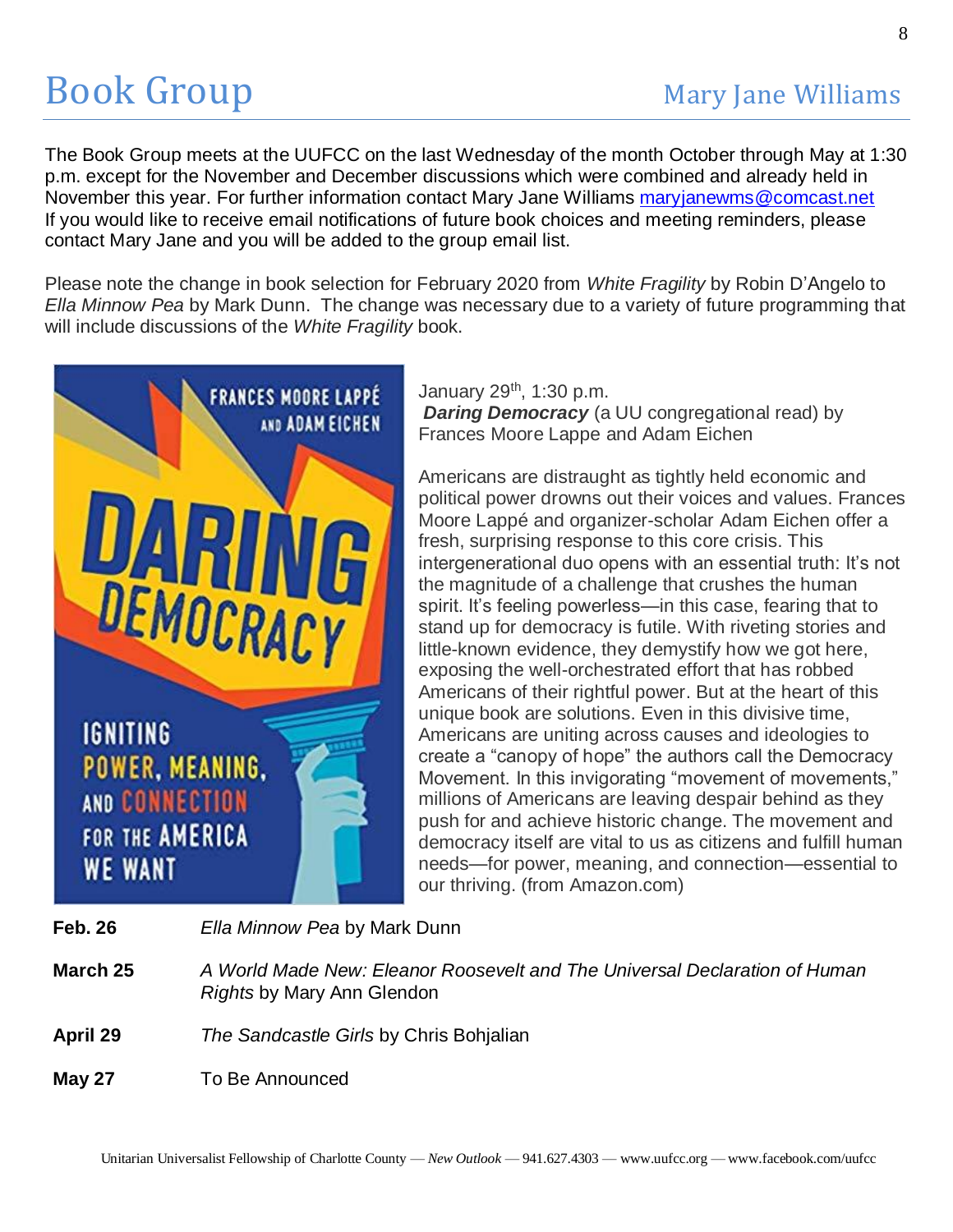# Welcome to the 7th Annual Service Auction

### **Saturday, February 8, 2020**

Our Annual Service Auction has become a major fundraising activity at UUFCC. Just as importantly, it is one of our biggest communitybuilding social events. With our purchases, we connect with members and friends throughout the coming year that serve as personal and collective tonics for the body, mind and soul. Reservations can be made on the website uufcc.net or from Laura Lierman any Sunday before the auction.



#### **How Things Work: First**

# **Donate something**

Donate a meal at your place or at the recipient's Donate a service or something else at which you excel. Donate a gift certificate or merchandise from a local business

### **Make a Reservation**

### **To bid in either Auction (Silent or Live), you must sign in and get a bid number & paddle.**

### • **Silent Auction**:

- $\Box$  Place your bid number and your bid amount on the sheet for the items of interest.
- $\Box$  Return as often as you like to increase your bid.
- $\Box$  Bidding closes at the end of the break.
- $\Box$  If you are the highest bidder for an item, the Accountants will inform you.

### • **Live Auction**:

- $\Box$  To bid on an item simply raise your paddle.
- $\Box$  If you'd like to purchase two places, hold up two fingers with the paddle.

### **Keep your paddle up as long as you want to stay in the bidding (lower it when you are done)**.

- $\Box$  The Accounting Team records the winning bidders for each item.
- **After the Action is over**:

 $\Box$  You will get a reckoning of what you owe for purchases and who purchased the items you donated.

 $\Box$  Settle up with the Accounting Team.

Bid early, bid often and ENJOY! All proceeds go to the Church's operating budget. Payments for purchases must be made at the end of the auction.

If you can't be at the auction, you may designate someone to bid for you. Please see Laura Lierman or Fred Parmenter to arrange this as they will need to arrange for a separate paddle for your bids. **What Can you Donate?**

### • **Dinners**

Dinners can be simple or more elaborate, it's up to you. Go with your strengths. They can be at your home or deliverable to another person's home.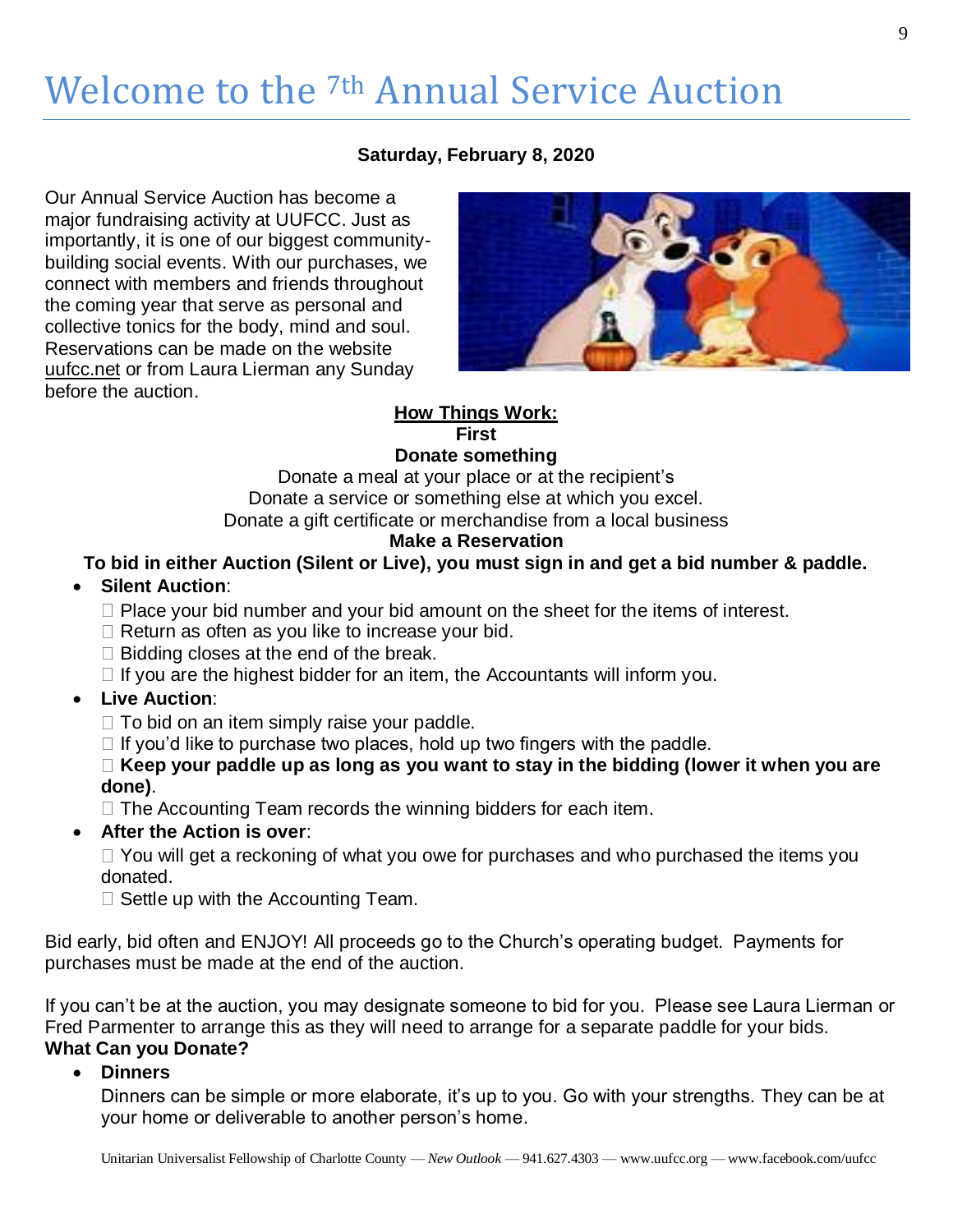**Remember –** there are folks who live here full time and would appreciate having dinners offered throughout the year, not just in high season. Consider pairing with others to make it easier for all. Price the dinner according to its complexity.

• **Services**

Can you paint, mow power wash, help with gardening? Those services are really appreciated. Think about your strengths and special talents when offering a service. Are you a baker? Carpenter? Consider babysitting or window washing. Think about skills that you can pass on with simple lessons such as cooking, making crafts, etc. If you are really stuck, you can offer chauffeured trips to the airport, doctors' appointments, shopping for someone who doesn't drive, etc. All you need is a car.

### • **Things**

Are you an artist or craftsperson? Offer your handmade art, jewelry, furniture. Have you acquired too much art and need to winnow down your collection? Offer special art, pictures, sculptures, framed prints and photos of value. We are looking for items that have a resale value of \$25 or more.

### **From Others**

Got a favorite mechanic, yoga teacher, manicurist? Ask them for a gift certificate. Go to local businesses you frequent and ask for merchandise, gift certificates or ads for the auction book. Let them know the auction book goes out to over 200 people in the community.

# New Year Art Show

Three women artists, Shannon Kinstler, Sharon Marie Goding, and Judy Sweet will open the New Year with a January exhibit on our gallery wall.



Sharon Goding is a local artist from Englewood who studied at Swain School of Design in Massachusetts and Rhode Island School of Design. She was the owner and founder of Canoe River Creations (a non-profit art group) in MA and owner of Meadowbrook Farm Studio in the mountains of Western Maine. The latter was a fiber farm in which she worked in wool and fiber arts. Currently, she specializes in silk art, pencil portraits and acrylic and mixed media portraits and paintings. Goding is also known by her pen name Sharon Desruisseaux and has authored 11 books, 3 of them epic historical



fiction novels. Sharon is a third-generation artist and a future mother/daughter show is planned.

Shannon Kinstler will exhibit whimsical paintings of women. She resides in Lathrop, CA. A self-taught artist, she also enjoys painting on wood and creating decorative Christmas scenes for yards and display. Also featured in the exhibit will be the copper jewelry creations of Judy Sweet.

Everyone is invited to a reception on Saturday, January 11 from 4-6 pm. For more info all call 941-627- 4303.

UUFCC Climate Action Team –

10

Unitarian Universalist Fellowship of Charlotte County — *New Outlook* — 941.627.4303 — www.uufcc.org — www.facebook.com/uufcc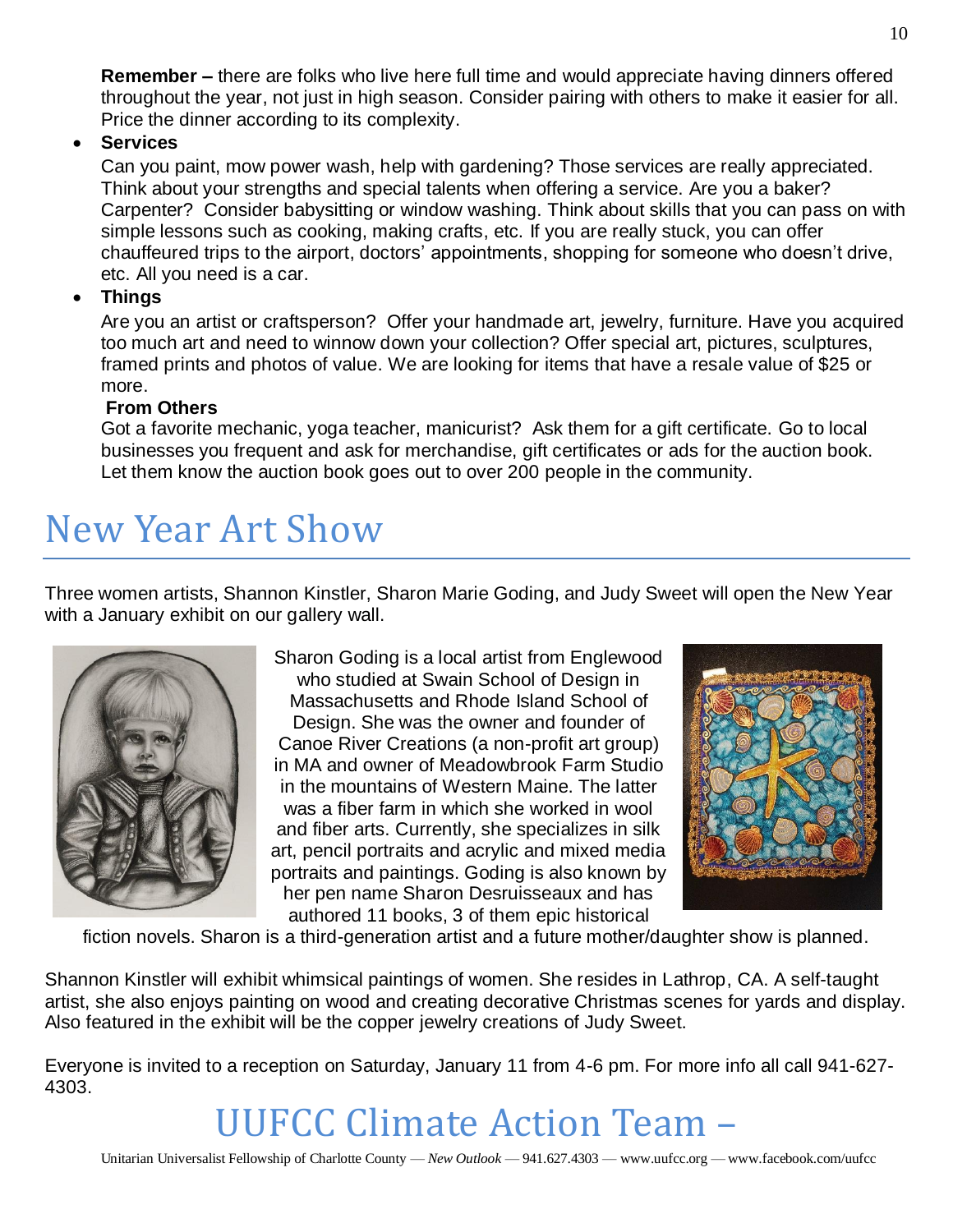# A Report on the Climate Emergency



Click here [https://academic.oup.com/bioscience/advance](https://academic.oup.com/bioscience/advance-article/doi/10.1093/biosci/biz088/5610806)[article/doi/10.1093/biosci/biz088/5610806](https://academic.oup.com/bioscience/advance-article/doi/10.1093/biosci/biz088/5610806) for a new report published in BioScience that justifies the efforts of our UUFCC Climate Action Team. This report was signed by more than 11,000 scientists from 153 countries.

The report recommends six critical steps:

1) Energy – "The world must quickly implement massive energy efficiency and conservation practices and must replace fossil fuels with low-carbon renewables and other cleaner sources of energy."

2) Short-live pollutants – "We need to promptly reduce the emissions of short-lived climate pollutants, including methane, black carbon (soot), and hydrofluorocarbons (HFCs)."

3) Nature – "We must protect and restore Earth's ecosystems."

4) Food – "Eating mostly plant-based foods while reducing the global consumption of animal products, especially ruminant livestock, can improve human health and significantly lower GHG emissions."

5) Economy – "Excessive extraction of materials and overexploitation of ecosystems, driven by economic growth, must be quickly curtailed to maintain long-term sustainability of the biosphere."

6) Population – "Still increasing by roughly 80 million people per year, or more than 200,000 per day, the world population must be stabilized—and, ideally, gradually reduced—within a framework that ensures social integrity."

Although the report is only five pages long including all the references, it is chocked full of data and charts. The report concludes with:

"We believe that the prospects will be greatest if decision-makers and all of humanity promptly respond to this warning and declaration of a climate emergency and act to sustain life on planet Earth, our only home."

The next UUFCC Climate Action Team meeting of the season will be on Sunday, January 19<sup>th</sup> at noon on the porch. There will also be meetings on Sunday, February 23 and Sunday, March 29. The Team partners with other organizations that focus on climate change. Through these partnerships and our own initiatives, we help bring to our fellowship and community, awareness of the world's greatest threat and specific things that we can do to mitigate that threat. We will review accomplishments to date and make future plans at the meetings. We invite you to participate at any level. If you have questions, please contact Aubrey or Nyna Sykes at [nynasykes@me.com](mailto:nynasykes@me.com) (email) or 616-446-5134 (text or call).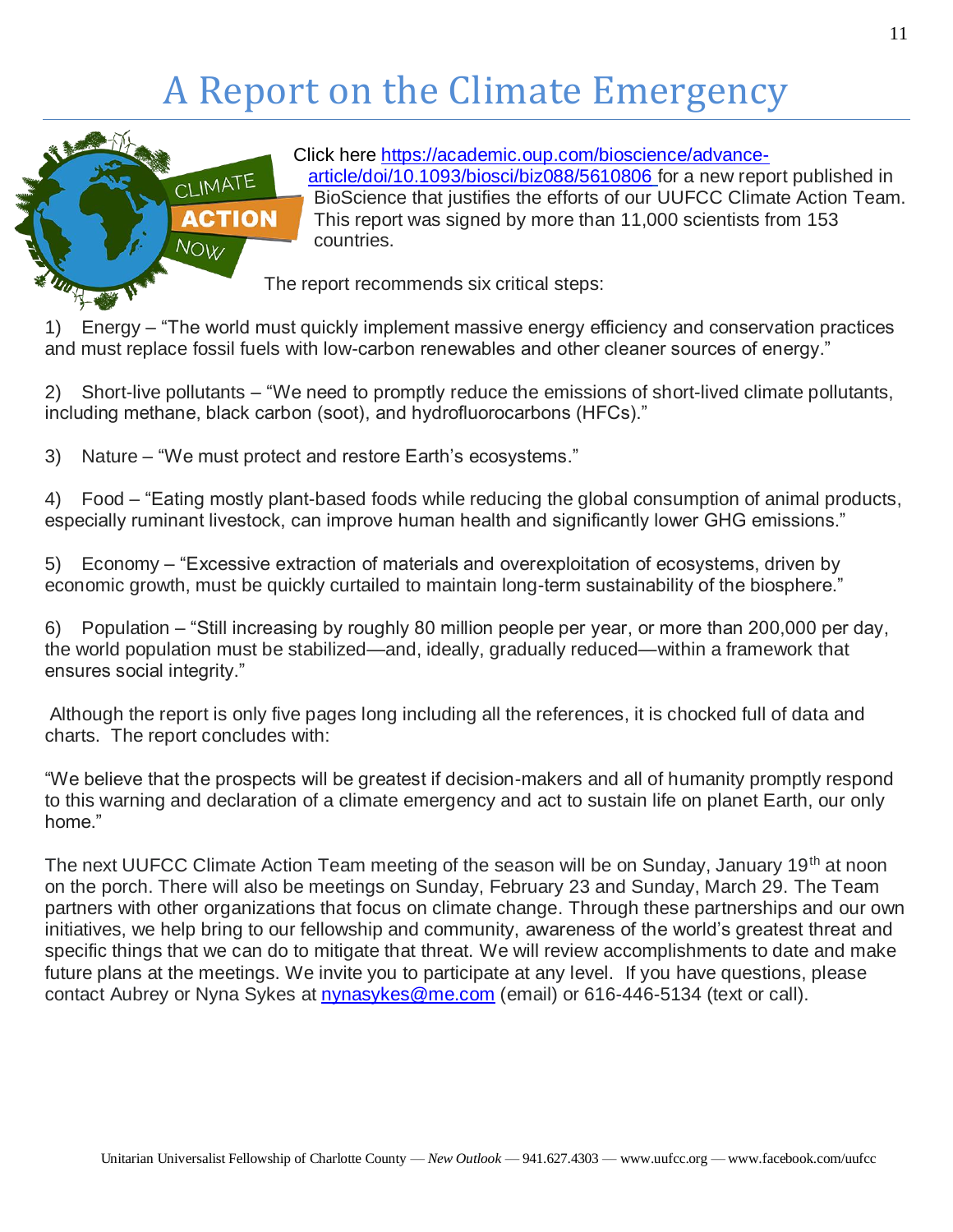# Racial Justice

The Racial Justice Committee is again planning to have our Monologues this year as part of Black History Month celebration. We hope to expand our base of stories to the community. As many people have difficulty committing stories to paper, we are going to try having folks who will collect oral stories and put them in writing. If you are willing to be a part of this story collection effort, please contact Kay Azar or Samara Michaelson at rmstories2020@gmail.com. Think of this as our own Story Corps for UUFCC. JOIN IN THE FUN!

# Annual Dr. Martin Luther King, Jr. Breakfast

Celebrate history at the Dr. Martin Luther King Jr. Breakfast on Saturday, January 18, 8-10:30 am at the Punta Gorda Middle School, 1001 Education Avenue. The annual breakfast is sponsored by the Blanchard House Museum of African American History and Culture and again promises to be an informative and inspiring event.

Awards will be given, little seen historic "clips" will be shown followed by a community leader's comments and reenactment, and the amazing children of Charlotte County will read their winning essays. This is an event that has been well supported and attended by members of the UUFCC community for years. Come on out and join us again this year!

# 2020 CENSUS JOBS

In advance of the 2020 Census, the U.S. Census Bureau is recruiting thousands of people for temporary jobs across the country. This is your chance to play a part in history! Temporary census positions offer the perfect opportunity to earn extra income, while at the same time, helping your community. The results of the 2020 Census help determine how billions of dollars in federal funding are spent locally for schools, hospitals, roads, and more. So, it's important that everyone is counted!

We encourage everyone to apply. Bilingual applicants are needed and are encouraged to apply.

Census takers will interview household residents and update address lists using electronic devices (such as smartphones and tablets) issued by the Census Bureau. Applicants who are hired will attend paid training before beginning work.

Schedules are flexible and dependent on the area. Many of the positions require availability to work in the evenings and on weekends.

Most job offers will be made between January and April 2020. Paid training will be conducted between March and mid-May. Census takers will help collect responses from households that have not yet responded to the census between May and July. Apply online at 2020census.gov/jobs.

For more information, contact Rebecca Horch, (415) 516-4378, [rlhorch@pacbell.net](mailto:rlhorch@pacbell.net)